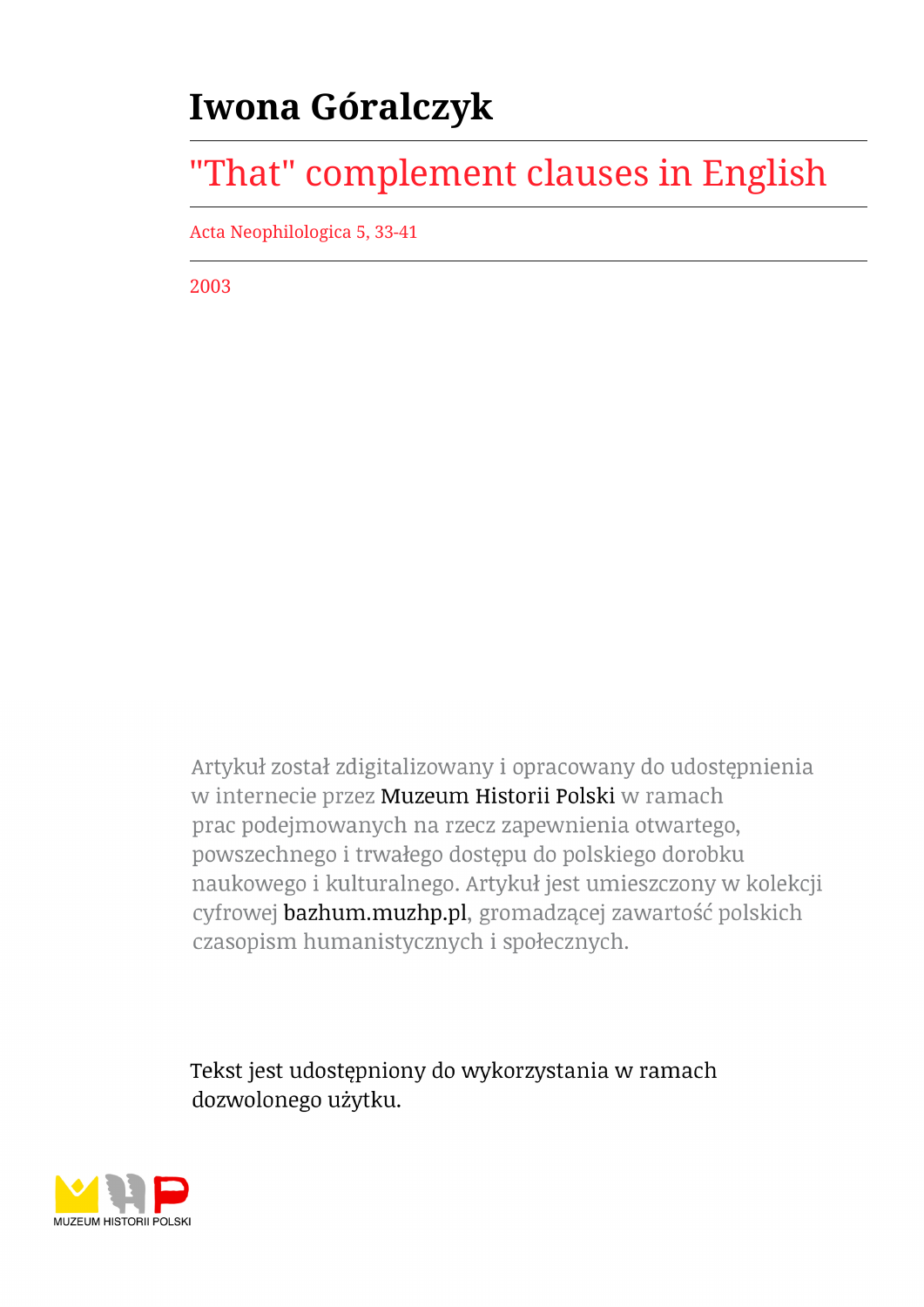**ISSN 1509-1619**

Iwona Góralczyk Katedra Filologi Angielskiej UWM w Olsztynie

### *TH A T* **COMPLEMENT CLAUSES IN ENGLISH**

English complementation has received a great deal of attention from linguists of various theoretical persuasions. In the huge body of literature engendered on this subject both its semantic and syntactic aspects have been investigated, with the focus either on the matrix verb as a driving force behind complement distribution (both syntactically and semantically), or on the conceptual import of the complement itself. Needles to say, the present paper cannot do justice to the number of insightful studies proposed in this area. Instead, sellected analyses will be here presented, which assume that the choice of a complement type is not syntactically driven by the matrix verb but, rather, that it is a semantic phenomenon and, moreover, that all contrasts between the complement types, i.e. between *that*, to V and Ving clauses, as in *"Try to imagine that you are sitting on a cloud..", "He imagined to be blind.",* and *"I can't imagine asking him for money.",* respectively, can be accounted for in terms of meaning, or the complement's conceptual import. In particular, the present paper zooms in on *that* complement in English. Its aim is threefold. First, the semantic contribution of *that* complement, in the light of Vendler's 1967, the Kiparskys' 1970, Bolinger's 1968, 1972, 1977, 1984, Wierzbicka's 1988, and Frajzyngier and Jasperson's 1991 explications, will be briefly discussed (Section 1). Further, main clause *that p* vs. main clause p contrast will be brought to the fore and discussed, particularly in the light of Bolinger's 1972 claims (Section 2). Finally, the paper aims to examine how the following characterisations of **that** clauses are reflected in literary texts. In particular, the distribution of *that* complements in *'Harry Potter and the Goblet Fire'* by J.K. Rowling will be studied and related to two modes of discourse: characters' utterances and narration (both the narrative and description). In addition, the Polish translation by Andrzej Polkowski will be considered and the invalidity of some characterisations of English *that* clauses for Polish *ze* clauses signalled (Section 3).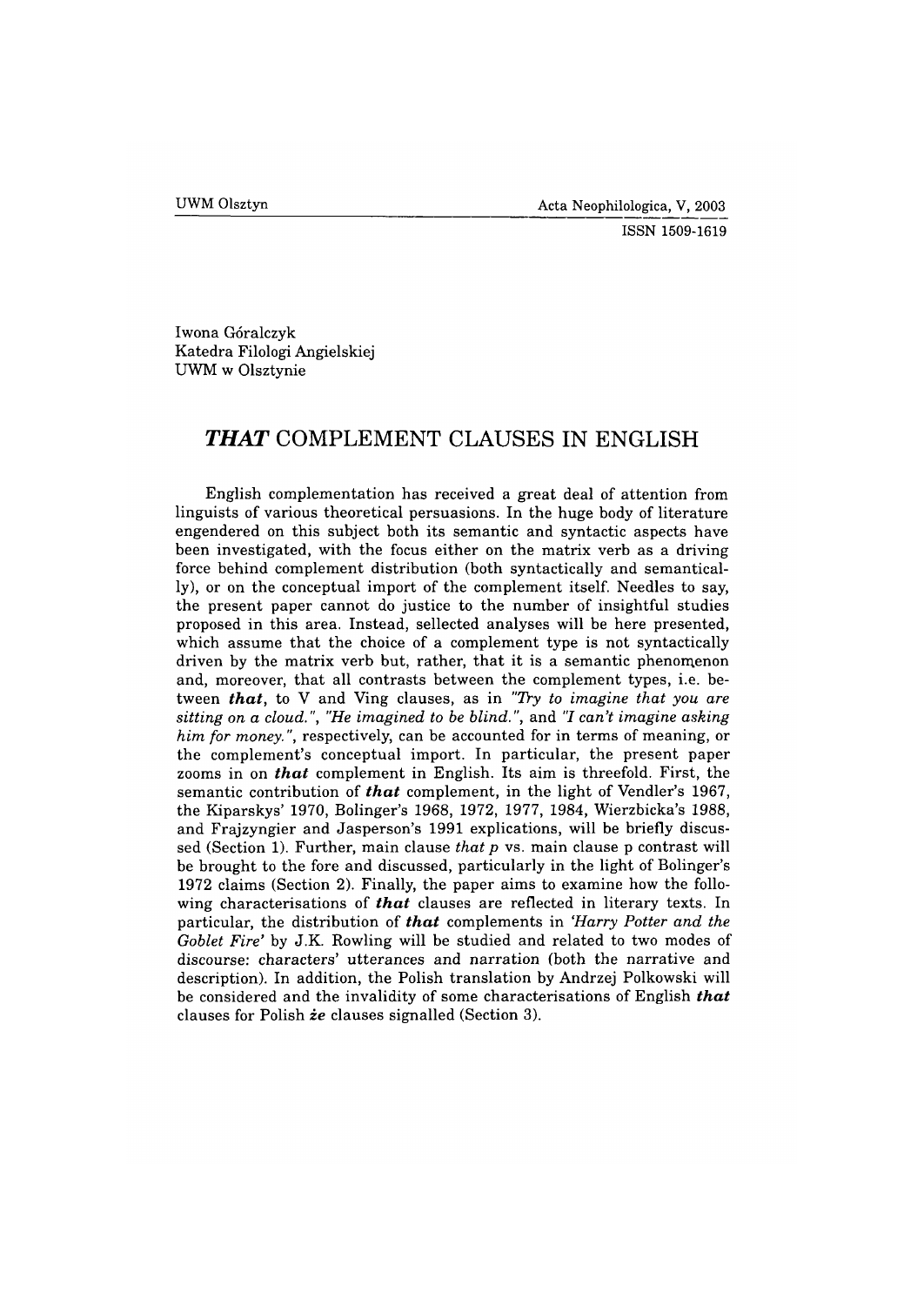#### **1. The meaning of that complement in English- selected analyses**

Complementation has been found particularly intriguing to those linguists who find philosophically distinct categories, such as fact, action and event, useful for the analysis of natural language. Vendler 1967, for example, distinguishes events from propositions (or facts) on both philosophical and linguistic levels. In his descriptions, *that* complement structure introduces a proposition or a fact, while events are consistently expressed with either gerundive or infinitive structures. The Kiparskys 1970 make a parallel distinction, between factive and nonfactive classes of predicates. Factive verbs, whose complements may be said to name propositions, characteristically take *that* complements.

Working within a different framework, Bolinger (1984:47) characterises that complement to presuppose information 'The information may be affirmed, doubted, denied, or emotionally reacted to, but there is always a representation of knowledge'.

Wierzbicka's investigation of *that* type, in turn, starts with her observation that the complement is most felicitously used with *know* and *say* predicates or their semantic derivatives. Consider:

*I knew I realised*/ *saw / felt*/ *said/ implied/ mentioned that....*

Of the two, the *know* type appears to be more basic - *say* clearly implies 'knowledge' while the reverse is not true:

(1) (a) *She says that Tashkent is the capital of Uzbekistan.*

(b) *She knew that Tashkent is the capital of Uzbekistan but she remained silent.*

Wierzbicka proceeds to generalise that *that* frame occurs after predicates where a component 'know' can be plausibly reconstructed, as in the sentence below:

(2) (a) *He said that Mary was sick.*  $\rightarrow$ 

(b) *He said this : one can know this : Mary is sick.*

Wierzbicka further enlarges on the nature of that knowledge : in contrast to first-person oriented *to* complements and third-person oriented *for-to* complements, the speaker refers to the message conveyed by *that* complement clause as factual, knowable, and objective, i.e. person-neutral, or public.

Some further characteristics of *that* complement emerge when Wierzbicka adopts Vendler's 1967 and the Kiparskys' 1970 methodology for classifying clauses by the logical semantic categories, such as action, state, fact, event, implied in the meanings of the complements.Consider:

(3) (a) *John believed [ the proposition ] that Jane died.*

- (b) *Mary regretted [ the fact ] that Jane died.*
- (c) *[ the possibility ] that they would come was unlikely.*
- (d) *\*Mary enjoyed [ the action ] that she was eating the steak.*
- (e) *\*John relished [ the state ] that he was sick.*
- (f) *\*[The process ] that the Germans collapsed was gradual.*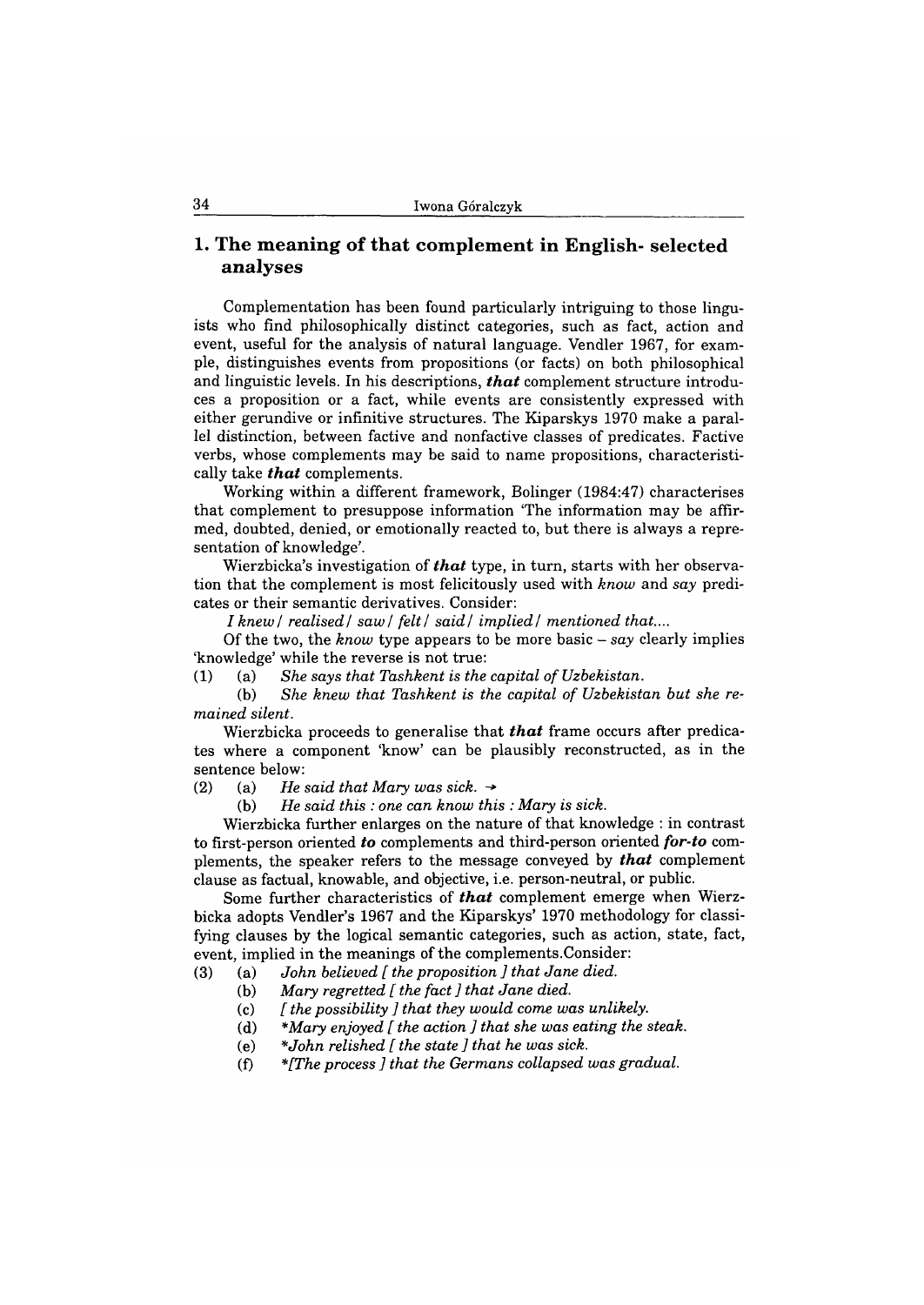In this light, *that* complements are clearly atemporal: propositions, facts and possibilities do not refer to time, while actions, states and processes, whose semantics are necessarily temporal, never combine with *that* complement clauses.

Finally, Frajzyngier and Jasperson's 1991 characterization of finite complementation in English stems from their fundamental assumption that, cross-linguistically, complementizers have specific communicative function: they signal the *de dicto* and *de re* domains encoded in language. Specifically, *that* clauses are believed to belong to the *de dicto* domain, while gerunds and infinitival complements are stated by Frajzyngier and Jasperson to be necessarily in the *de re* domain, where *de re* can be defined as such semantic structure in any language in which reference is made to the elements of the real world. Symmetrically, 'the term *de dicto* refers to a semantic domain in which reference is made to the elements of speech rather than to the elements of reality.' (1991: 135).In their analysis of the two clauses below:

(4 ) (a) *I saw that he was sleeping.*

(b) 7 *saw him sleeping.*

the first is claimed to indicate indirect evidence, from the *de dicto* domain and not from the real world, while the second, marking the *de re* domain, is held to convey the message from the real world, hence the following inference about the essence of the contrast 'information obtained through speech is not as reliable as information obtained through direct observation.' Frajzyngier (1991: 226-227).

Summing up the foregoing characterisations, the message conveyed by *that* complement clause has been referred to as factual (introducing a fact/ proposition, never an action, state or a process), hence atemporal, and it has been analysed to presuppose knowledge/information - person-neutral in nature, hence public , and in this sense objective. Finally, the information has been claimed not to be necessarily reliable, being obtained through speech and not through direct observation of the state of affairs in the so called 'real world'.

#### **2.** *That* **com plem entizer om ission /retension**

Whether sentences (5a) and (b) below are completely synonymous and, if not, how exactly they differ, has been a much debated issue.

(5) (a) *Harry knew the interview was over.*

(b) *Harry knew that the interview was over.*

For contrasting views, compare Rosenbaum 1967 and Bolinger 1972 below.

Early transformational stand defies any difference between clauses (5a) and (b). Rosenbaum (1967) makes three points that are remarkable:

First, complementisers are derived in the underlying structure either through the operation of context-free rewriting rules or they are introduced transformationally by means of Complemetizer Placement/Deletion Transformation.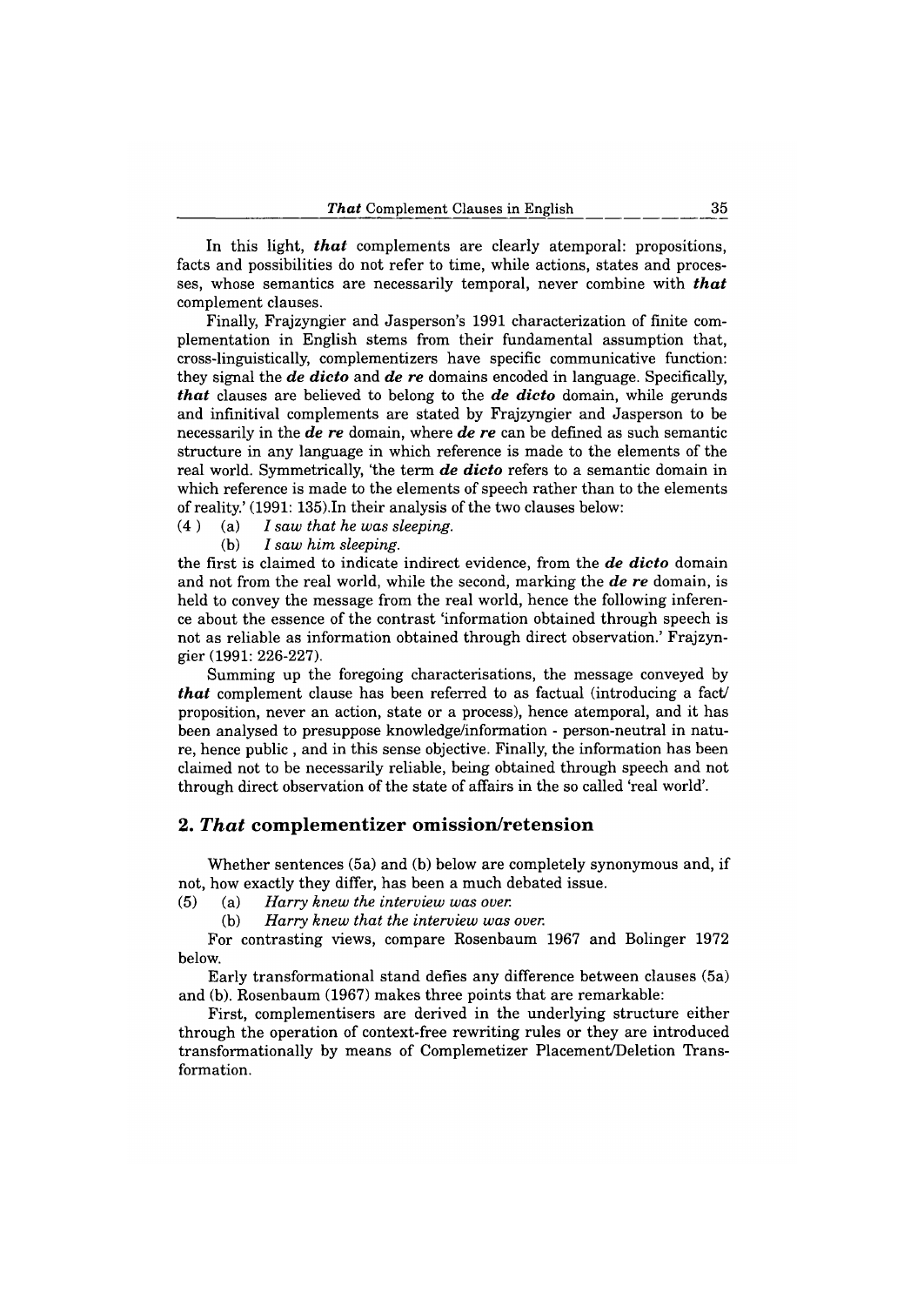Second, complementizers bear no relation to the semantic output of the sentence: '... The complementizers seem, in general, not to affect the semantic interpretation of the complement scene.' (Rosenbaum 1967:28)

The third point, particularly noteworthy in this section, concerns that complementizer, which surfaces in some contexts but not in others. Rosenbaum states that there is a structure sensitive that deletion transformation which operates, usually optionally, only where the complementizer immediately follows either the verb (with an NP intervening) or the predicate adjective in the main sentence.  $(1967 : 39)$  (cf.  $(6)$ )

(6) (a) *I think that John is coming. I think John is coming.*

(b) *It is strange that John came late. It is strange John came late.* Implied, there is the assumption that the absence of the deleted element does not affect the semantic interpretation of the output.

Dwight Bolinger's 1972, 1977, 1984 suggestive and insightful investigations into semantic contrasts effected by different syntactic types of complements are premised upon the view that synonymy per se does not exist: 'a difference in syntactic form always spells a difference in meaning' (1968 : 127), or, if viewed from a diachronic perspective, 'every contrast a language permits to survive is relevant, sometime or other' (1972 : 71). Hence, a sentence with and without *that* should exhibit a semantic distinction. Consequently, his observations of *that* omission gradient in both standard and non-standard, formal and informal English lead him to believe in the following driving forces behind the omission/retention of *that* complementizer, all of them semantic/functional in nature:

(I) clearing up ambiguity<br>(7) (a) The man did it is

- (a) The man did it was a friend of mine. (dialectal).
	- (b) *\*The man left the car for me was a friend of mine.*
- (II) high/low frequency of the matrix verb with *that* clauses

High frequency verbs require no *that,* even if they are fairly complex, see below:

- (8) (a) *He said he liked it.*
	- (b) *He claimed it was no good.*
	- (c) *He gave us to understand it was in perfect condition.*
	- (d) *\*They represented it was in perfect condition.*
	- (e) *\*They chortled it was only a joke.*

This is closely connected with the degree of formality in verbs: it is informal expressions that tend to be high in frequency. Hence, Bolinger concludes: 'It is probably safe to say that the omission of *that* characterizes relaxed speech to some extent regardless of the verb (...). By and large ... a *that* is proportionally more likely with a proportionally more formal verbs.' (1972: 22)

- (III) the degree of familiarity of the information introduced by the complement clause *That* introduces what is unexpected. Consider:
- (9) (a) *He asserted it was true.*
	- (b) *\*He asserted he saw them enter a hotel.*
	- (c) *He asserted that he saw them enter a hotel.*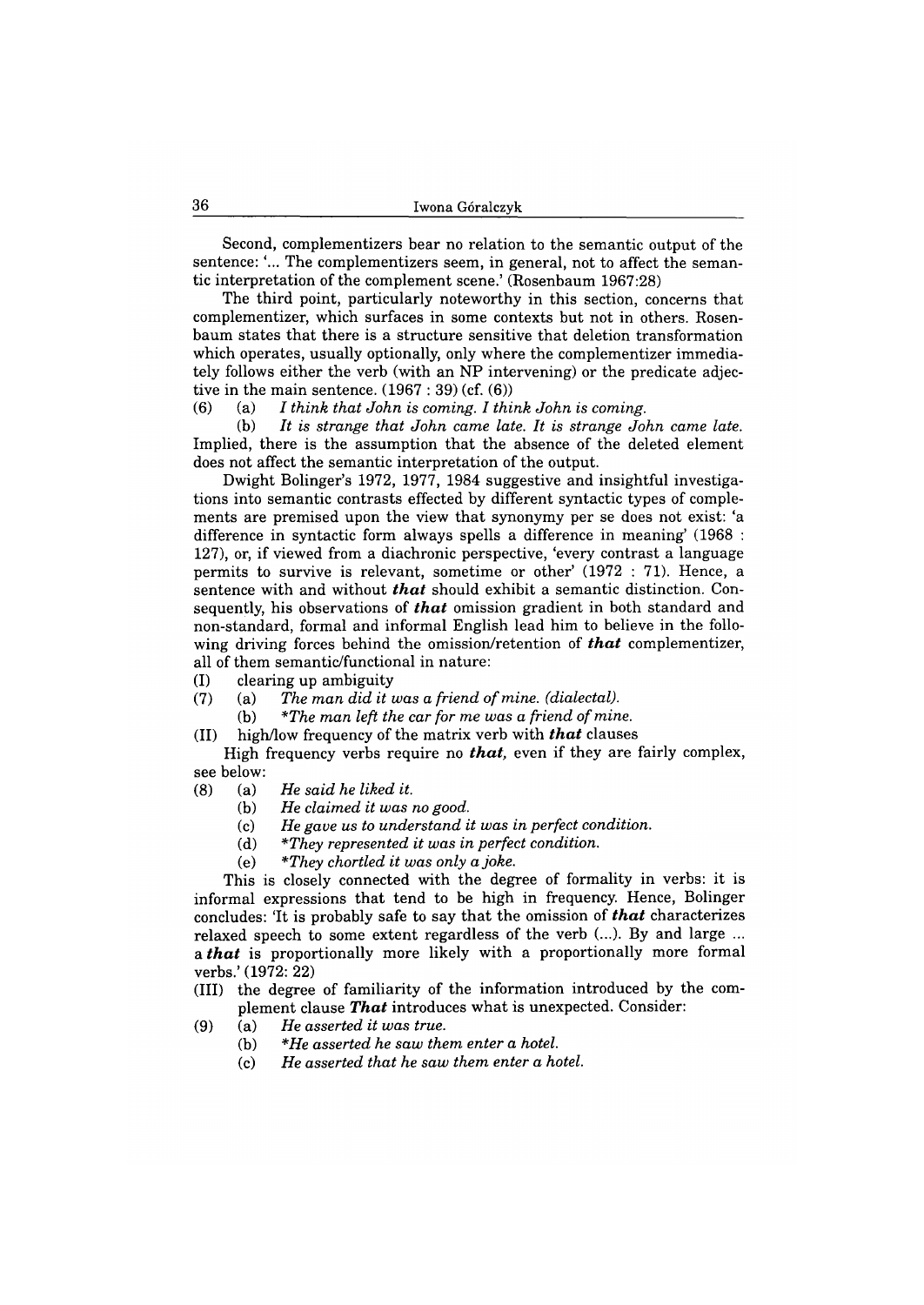(IV) the function an expression has in its pragmatic context.

Function is probably one factor behind familiarity and frequency of expression in certain contexts. Conversation opening phrases, for example, automatically allow the omission of that, not by virtue of the frequency of the verbs or the familiarity of the message but by virtue of their function as conversation openers alone, Bolinger maintains. Consider:

(10) (a) *It seems everyone's gone home.*

(b) *I'm afraid we've picked the wrong bus.*

Likewise, clearing up ambiguity can be taken to perform the pointing function, while formality is translated by Bolinger into speech level function. (V) semantics of the verb

*That* retention or omission yields different interpretations of the two examples below:

(11) (a) *I guarantee he will.*

(b) *I guarantee that he will.*

where (11a) makes a prediction, while the speaker in (11b) makes himself responsible for the fulfilment.

Importantly, Bolinger makes an observation that clauses in which *that* is retained imply 'extra objectivity ' or 'greater remoteness'. *That* appears to act as a buffer, which has the effect of setting off *that* clause at a greater distance. Bolinger hypothesises that it reflects the demonstrative character of that - a remnant of its historical source. His elaborate explanation of the anaphoric relationships of *that* complementizer goes as follows:

'I suggest a first encounter between two speakers and a first communicative exchange between them, not preceded by any message in any form, verbal or gestural. Suppose you observe a stranger struggling to mount a tire. Feeling charitable you go over to him and say I thought you might need some help. Under the circumstances, I thought that would be inappropriate. But if the other person looks at you as if wondering why you came over, you might explain by saying I thought that you might need some help. That refers to the question that has been posed.' (1972 :58).

Finally, a historical source of *that* complementiser, referred to in the paragraph above, should be briefly discussed.As Jespersen puts it: 'It is historically wrong to say that the conjunction **that** is omitted in sentences like I think he is dead. Both constructions, with and without *that,* evolved from a parataxis of independent clauses, but in one of them the demonstrative that was added.' (Jespersen (1928 : 9), quoted in Bolinger (1972 : 9)).Consider Old English structures, such as:

(12) ba on morgenne gehierdun bæt<sub>1</sub>, bæs cyninges begnas be him beæftan wærun bæt, se cyning ofslægen wæs þa ridon hie þider.

*'When in the morning the king's thanes who had been left behind heard that he had been killed, then they rode up there.'*

> (Chron A (Plummer 755.23) quoted in Hopper and Traugott (1993 : 186)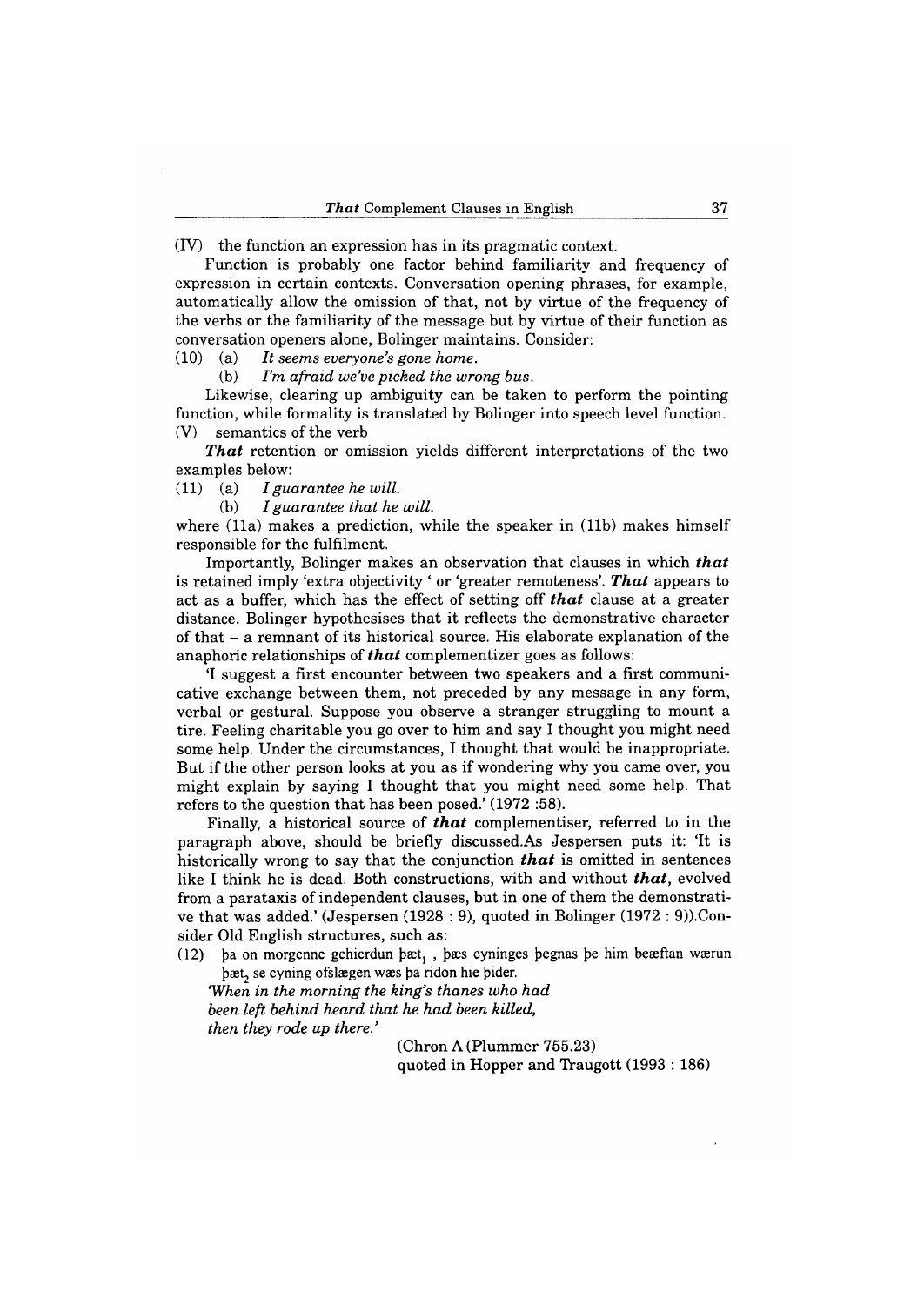in which pronominal character of *that* is recorded, as in  $\beta$ æt<sub>1</sub>, which is a pronoun anticipating the complement clause following *bæt*, *bæt*, functions here as the complementizer.

It can be generalised, then, that that complementiser started out as the object pronoun of the matrix verb, as in: gehierdun tét, and was copied into the complement clause, thus becoming reanalysed in the process of grammaticalization from a pronoun to a complementizer 'that had a whole clause within its scope', Hopper and Traugott (1993 : 187). Interestingly, Hopper and Traugott (1993 : 187) find  $\beta$ æt...  $\beta$ æt markings of the interdependency of the two clauses 'reminiscent of oral language and of strategies clarifying interdependencies in the flow of speech'.

In summary, then, adopting Bolinger's 1972 rather than Rosenbaum's 1967 stand on the meaning and function of *that* complementizer in English, it will be concluded that *that* retention/omission yields tangible semantic contrasts: *that* acts as a buffer, adding extra objectivity and greater remoteness to the clause. Also, it performs a semantic function in clearing up ambiguity, accompanies formal/infrequent expressions, introduces new information, serves certain pragmatic functions (e.g. of a conversation opener), or can even affect the interpretation of the matrix verb, cf. guarantee in (11a) and (b).Some of the characteristics of *that* is derived by Bolinger from its diachronic development - *that* complementizer developed out of distal deictic demonstrative pronoun *that* in the process of grammaticalization.

#### **3. That complement clauses in "Harry Potter and the Goblet of Fire"**

The analysis of a hundred successive complex that clauses out of random selection of chapters (Chapter 1,2,29,30,31), with the complementiser retained or, omitted, seems to corroborate Bolinger's analysis in many respects.

First, the role of that in clearing up ambiguity has clearly been observed. Always retained, that signals the subordinate clause when the distance between the matrix verb and the clause is considerable due to the intervening chunks and, hence, the threat of ambiguity is increased, see (13) below:

- (13) (a) *But over in the neighbouring town of Great Hangleton, in the dark and dingy police station, Frank was stubbornly repeating, again and again, that he was innocent.*
	- (b) *I want you to swear, by return owl, that you are not going to go walking....*
	- (c) *[...] he realised with a thrill of terror that it was a gigantic snake.*
	- (d) *It had been enough of a shock for Harry to discover, on his 11th birthday, that he was a wizard.*

Then, the degree of familiarity of the information introduced by the complement clause proves to be a pertinent factor. Consider (14) below: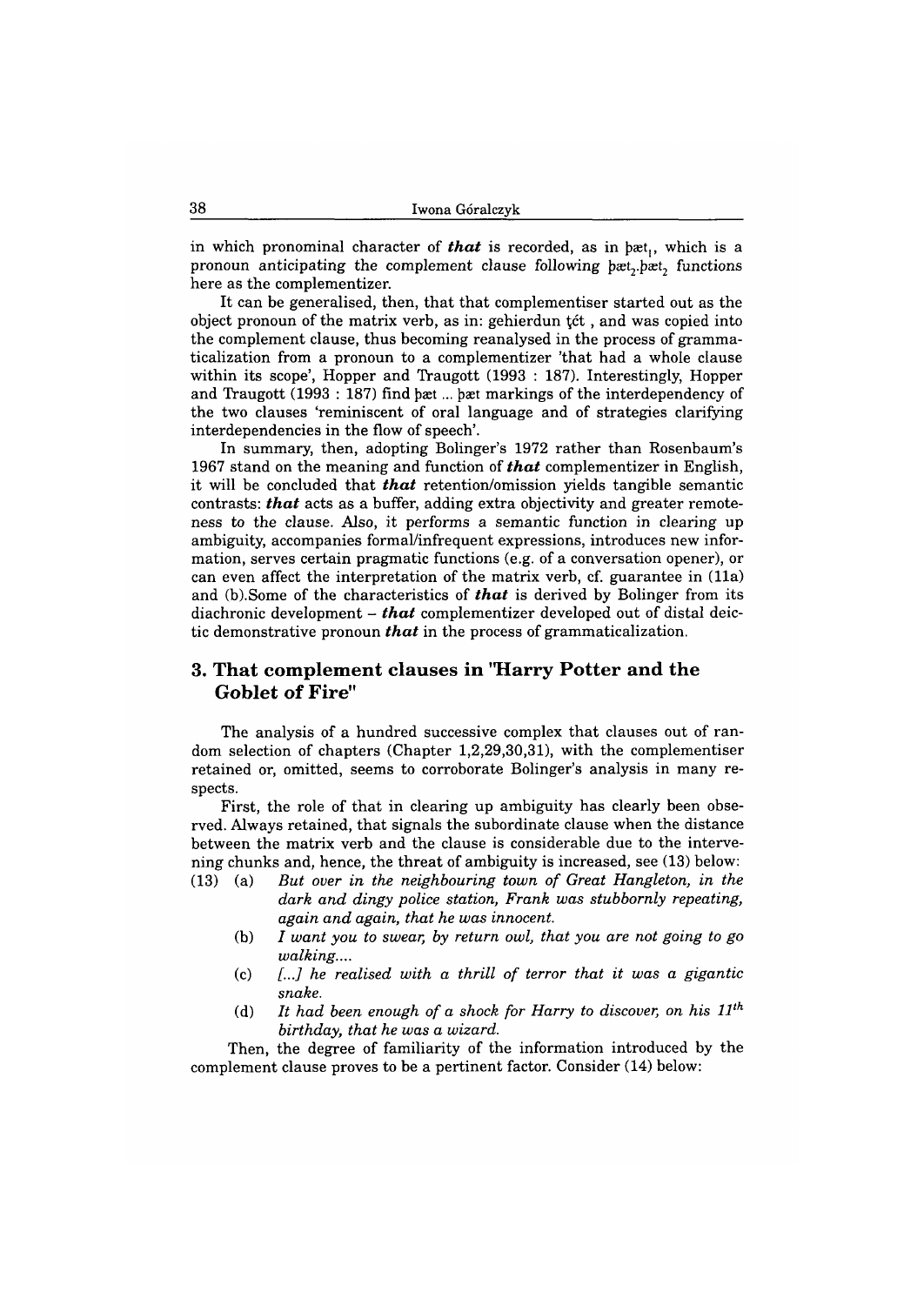- (14) (a) *...but you say it was just past the Beauxbatons carriage?*
	- (b) *You say you have names for us, Karakoff.*
	- (c) *But I've told you, I had no idea.*
	- (d) *Told you,I was joking.*
	- (e) *'I've told you' Harry repeated dully'He said he is getting stronger.',*

all of which are, in fact, repetitions, in the context of the book, of the previously introduced ideas.

Conversely, that is retained when Harry Potter asks Dumbledor a question and, unexpectedly, gets no answer (' that introduces what is unexpected.'), see (15) :

(15) *Harry knew that the interview was over.*

Furthermore, the effect of extra objectivity in sentences (16a) and (16b) below, when Harry Potter observes court proceedings and makes inferences from the behaviour and body language of the accused, is achieved by retaining the complementizer.

- (16) (a) *Harry could tell that this news had come as a real blow to him.*
	- (b) *Harry could see that he was starting to worry.*

Finally, verb frequency gradient, in Bolingers analysis parallel to formal/ informal register of matrix verbs, seems to play a considerable role in the distribution of *that.* That is easily omitted after *th in k* (18 cases), *know* (11), say (8), claim (4), *believe* (2), *bet* (1), *feel* (1), *m ake sure* (1). However, *that* is retained after some verbs that are not substantially less frequent: *find* (1), *remember* (1), *pretend* (1), *find out* (1), *mean* (1), *prefer* (1), *see* (2), *deny* (1), *wish* (1), *hope* (2), *assume* (1), *conclude* (1), *or even tell* (2) and *know* (4).

Naturally, a few of such cases of *that* retention after frequently occuring verbs can be explained, again, with the need to clear up ambiguity, which seems to override any other principles.See the examples below:

- $(17)$  (a) *They said in the village that he kept it for 'tax reasons'.* 
	- (b) *They knew perfectly well that as an underage wizard, Harry wasn't allowed to use magic outside Hogwards.*
	- (c) *You must understand, said Karakoff hurriedly, that He Who Must Not Be Named operated...*
	- (d) *I sometimes find, and I'm sure you know the feeling, that I simply have too many thoughts.*

However, the analysis seems to point in yet another direction. In particular, it will be claimed in the present paper that *that* omission/retention gradient can be related to the mode of discourse in the literary text, with the divide occuring between characters' utterances and narration.Out of one hundred clauses noted, 36 can be classified to belong to the narrative or description, while 64 function as characters' utterances. In the former set, 26 clauses contain the complementizer (72%), while in 10 *that* is omitted (28%). Out of the latter set, only 15 clauses found in the dialogues retain *that*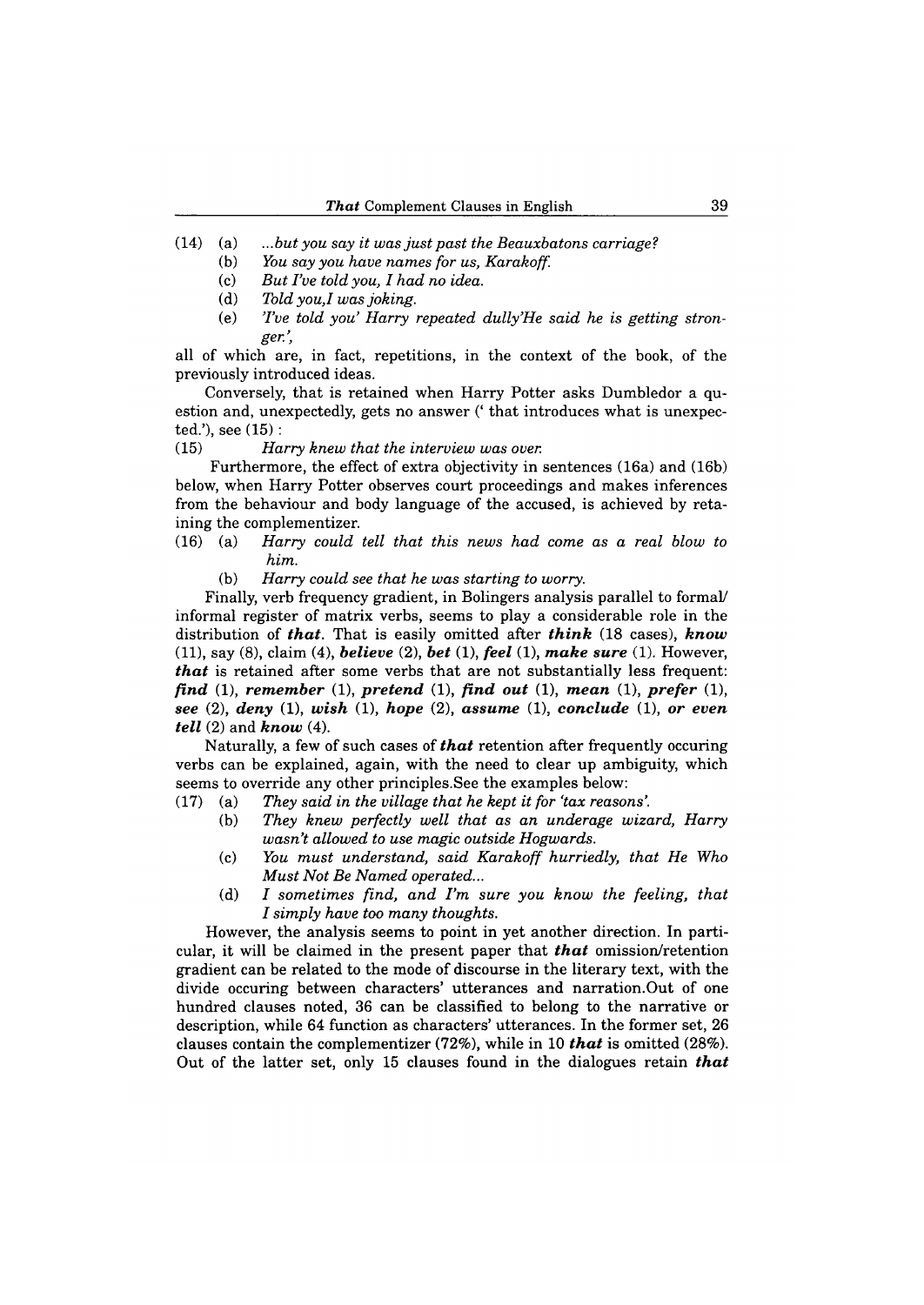(23%), while 49 leave it out (77%). Moreover, it will be interesting to note that a few clauses which make up characters' utterances and in which that has been retained constitute a very specific communicative situation, namely, court proceedings, formal by their very nature - arguably, reflected by a literary text. Consider the following:

#### (18) (a) *You have given us to understand that you have important information for us.*

(b) *I know that the Ministry is trying to....*

Equally interesting, the second group of clauses, exceptional in the sense that they retain that even though they are parts of characters' utterances, all construe Voldemort's speeches. Voldemort, personal category presented as the king of evil, assumes the air of superiority and remoteness and part of the effect seems to be achieved by means of retaining *that* in the complement clauses (in 5 out of 6 utterances), as in the following:

- (19) (a) *You are regretting that you ever returned to me.*
	- (b) *I only wish that I could do it myself.*
	- (c) *I do not deny that her information was invaluable.*

In contrast, Harry's, Ron's and Hermiona's (personal categories of children) utterances invariably do not contain that 'buffer' (26 out of 26 cases), for example:

- (20) (a) *I know I shouldn't've.*
	- (b) *I bet he'd do anything to help you.*
	- (c) *Dumbledore reckons You-know-Who's getting stronger again as well., and, consequently, do not give impression of formality and remoteness.*

Finally, let us note, a significant absence of the aforementioned distinctions in the Polish translation of 'Harry Potter and the Goblet of Fire'.The majority of the clauses under examination have been conveyed with *że* structures. Only 16% avoid *że* in the translation, and it appears that the omission has not been either semantically driven or, even, a purposeful strategy, as the translations without *że* are accompanied by considerable departures from the original, often with bits of information lost on the Polish reader. Consider the following, in which the matrix clause is consistently disregarded in the Polish version:

- (21) (a) I *believe Neville visits them.*
	- (b) *Nevil ich odwiedza.*
- (22) (a) *He knew the Dementors could not touch him inside a memory.*
- (22) (a) *He knew the Dementors could not touch him inside a memory.*
	- (b) *Tym razem Dementorzy nie mogli do dosięgnąć bo znajdował się w czyjejś pamięci.*
- (23) (a) *I'm sure you'll agree.*
	- (b) *Chyba się ze mną zgodzisz.*
- (24) (a) *I think we ought to start on some of these hexes this evening.*
	- (b) *Wieczorem powinniśmy zabrać się do urokow.*